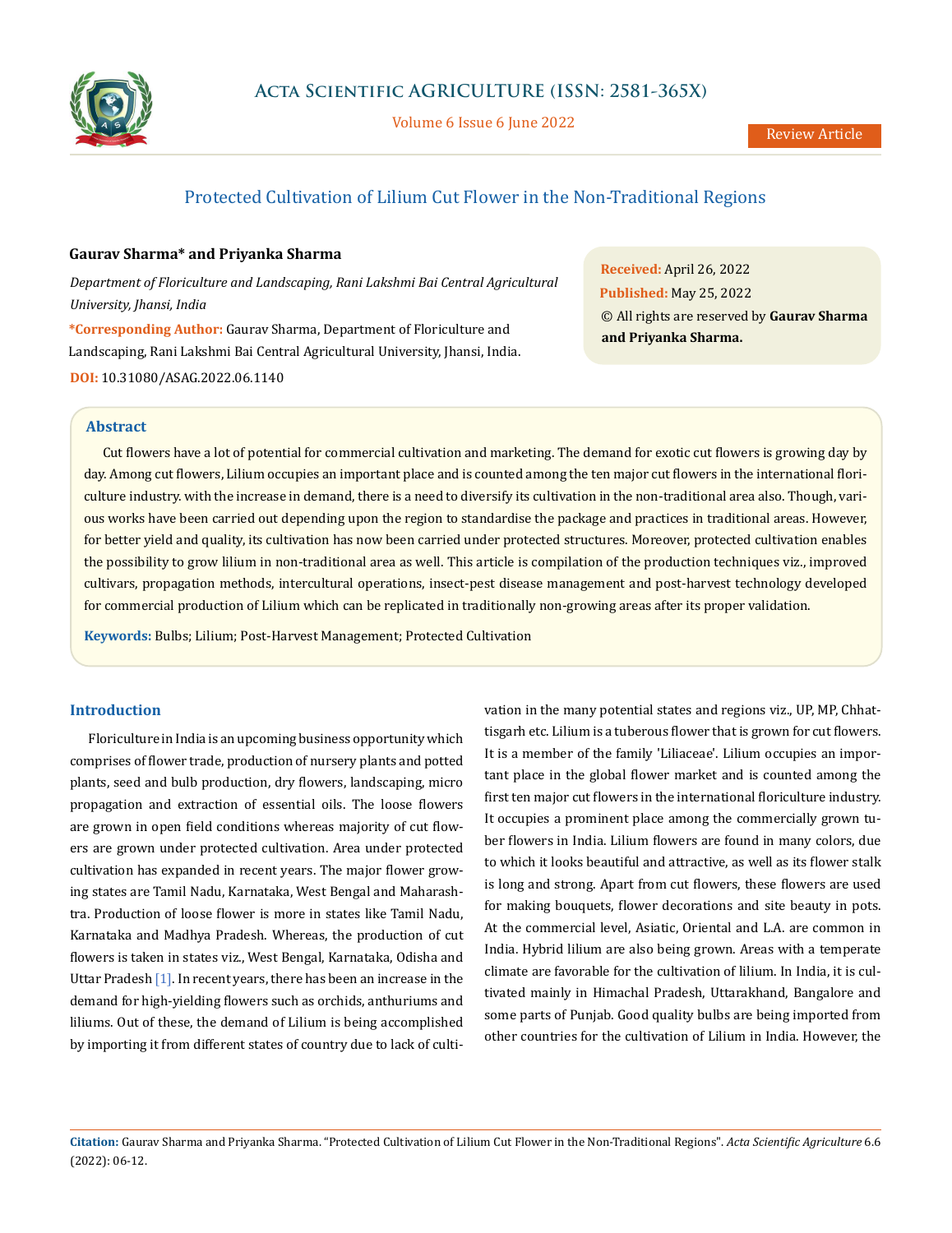cultivation of cut flower crops in the protected structures enables production not only in the off-season but also in the yet not so explored non-traditional areas having market potential. This is very much true in case of lilies which are now being cultivated under protected cultivation in sub-tropical areas. Possibilities of protected cultivation of Asiatic lilium in these regions can be explored to earn more income. In a study conducted at Indira Gandhi Agricultural University by the author in non-traditional growing area of Raipur in Chhattisgarh and data presented in the table 1, the average plant height in protected cultivation of Asiatic lily was found to be about 87.20 cm and the number of leaves was found to be about 81.8. The average length of the leaves was 13.74 cm whereas; the width of the leaves was recorded 4.44 cm while the average length of flowers was noted to be about 9.04 cm and width17.08 cm. On an average 4-5 flowers were obtained from each plant. The buds start coming in about 15 to 20 days after planting and the flowers bloom after about 35 days of bud formation. On the other hand, lilies grown in pots in shady places got flowers almost 10-15 days late as compared to protected cultivation.

| <b>Plant</b><br>Length | <b>Number</b><br>of leaves | Length<br>of leaves | Width<br>of leaves | Length<br>of flower | Width<br>of |
|------------------------|----------------------------|---------------------|--------------------|---------------------|-------------|
| (cm)                   |                            | (cm)                | (cm)               | (cm)                | flower      |
|                        |                            |                     |                    |                     | (cm)        |
| 87.20                  | 81.80                      | 13.74               | 4.44               | 9.04                | 17.08       |

**Table 1:** Botanical and floral evaluation of lilium under protected cultivation.

This paper compiles the production technology of lilium cultiva-<br>below (Table 2). tion under protected condition from the various literatures available for expansion in the non-traditional areas.

## **Lilium: An important cut flower**

Cut flowers are used in bouquet preparation/floral baskets, as corsages, in landscape gardening, flower arrangement and for decoration [2]. Important cut-flowers are gerbera, orchid, rose, carnation, chrysanthemum, anthurium and gladiolus. High quality cut flowers, which are being exported from India, are produced in hi-tech floricultural units generally termed as protected cultivation. Now-a-days cut flowers like lilium are gaining importance in Indian floriculture market with the liking of people towards new and exotic flowers and with the increase in living standard of people. Lilies, especially Asiatic and Oriental types are most fascinating, in international floriculture trade. A large number of species and varieties have varied uses and can be grown in border, beds, pots and are excellent cut lowers of magnificent appearance and beautiful colors. At present, the three major markets for lilium are fresh cut flowers, potted flowering plants and landscape or garden plants. Its cultivation was restricted to temperate zone but with the efforts of protected cultivation, it is now being grown successfully in plains also.

Lilium is one of six major genera of flower bulbs (geophytes) produced worldwide. These are herbaceous flowering plants grown from bulbs, comprising of genus of about 110 species in the lily family Liliaceae [3]. It is native from the northern temperate regions. The species in this genus are the true lilies while the other plants with lily in the common name are related to the other groups of plants. Lilies are usually erect leafy stemmed herbs. The majority of species form tunic less scaly underground bulbs from which they gives flowers. The large flowers have three petals along with three petals like sepals. In the late 1990s, the first interspecific hybrids (LA) were developed through crossing between *Longiflorum* (L) and Asiatic (A). These LA hybrids had all color ranges of the Asiatic group, with fragrant, and elegant flower form of the *Longiflorum* [4]. The recent introduction of new interspecific hybrids obtained from crosses between *Longiflorum* and Asiatic hybrids (LA), between *Longiflorum* and Oriental hybrids (LO), between Oriental hybrids and Trumpet species (OT) have increased the availability of cut and pot cultivars (4). The hybridization within sections of lilies has led to development of prime lily cultivar groups as given

| Group    | Interspecific hybridization among                       |  |
|----------|---------------------------------------------------------|--|
| Oriental | L. auratum, L. speciosum, L. japonicum. L. rubellum, L. |  |
|          | alexandrae and L. nobilissimum                          |  |
| Asiatic  | L. dauricum, L. lacifolium and L. maculatum and so on   |  |
| LA       | L. longiflorum × Asiatic hybrids                        |  |
| l .( )   | L. longiflorum × Oriental hybrids                       |  |

**Table 2:** Prime lily interspecific groups. **Source:** TNAU Agritech Portal, 2021; [15]

*• Asiatic Lily:* These are premium Cut flower grown under partial shade and needs expertise and are a bit expensive to cultivate. Also, its storage and multiplication is a challenge. Some of its important varieties are Elite, Polyana, Nepal, Beatrix, London, Paroto, Alaska and Gran Paradiso.

**Citation:** Gaurav Sharma and Priyanka Sharma. "Protected Cultivation of Lilium Cut Flower in the Non-Traditional Regions". *Acta Scientific Agriculture* 6.6 (2022): 06-12.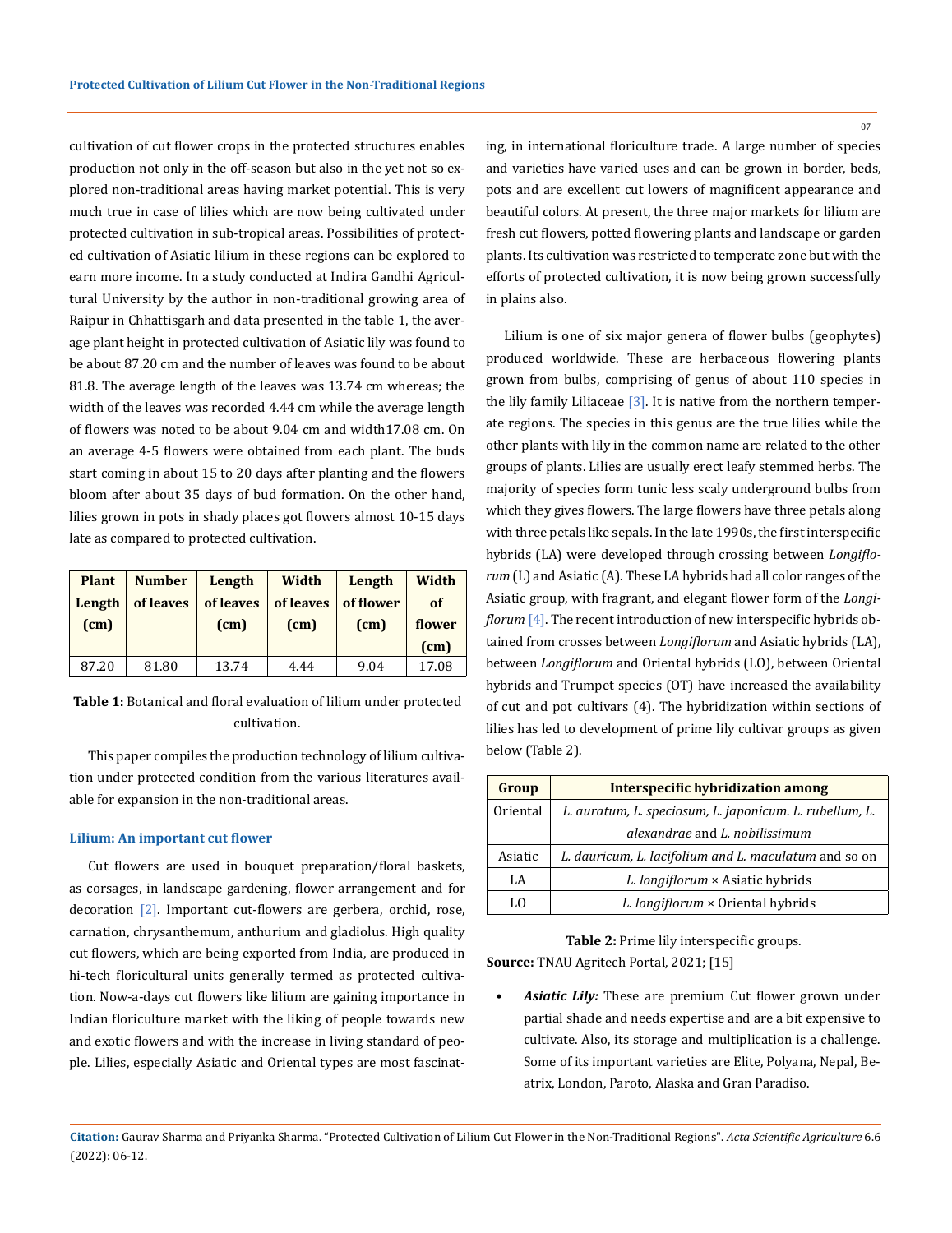*Oriental Lily:* Oriental lilies are larger than Asiatic and are fragrant but late bloomer. These lilies bloom after Asiatic lilies. Many Oriental lilies may grow 3 to 6 feet (1-2 m.) in height, much taller than Asiatic lilies. Some of the important varieties are Star Gazer, Star Gazer Pink (They are Scented).

## **Cultivars**

The plant height, days to flowering, number of flowers/plant, spike length and other qualitative as well as quantitative parameters depend on the cultivars/varieties of Lilium. Therefore, proper varietal selection for the location specific use is necessary. Some of the commercial cultivars are as follows

- *• Asiatic Lilies:* Elite, Polyana, Nepal, Beatrix, London, Prato, Alaska and Gran Paradiso, Apeldoorn, Brunello, Grand Cru, Connecticut King, Harmony, Romneo, Toscana, Brindisi, Litouwen, Pavia, Sulpice, Tresor, Eyeliner, Prato, Solemio, Indian Diamond, Yellow Diamond and Indian summerset
- *• Oriental lilies:* Siberia, Lombardia, Tiber, Sorbonni, Star Gazer, Marco Polo and Casablanca
- *• LA hybrids:* Brindisii, Lateya, Litouwen, Menorca, Pavia
- Easter lily (*Liliumlongiflorium*) var. Osant (white) is also grown under poly-houses.

#### **Propagation method**

Propagation in Lilium can be done through bulbs, bulbils and scales. It may also be planted by seed, but flowers with good qualities are not obtained from it. Nevertheless, plant breeders use seeds to produce new varieties of plants. Propagation of Lilium is mainly through bulbs. Small bulbs are removed from parent bulbs after 6-8 weeks of flower production. Then to remove their dormancy, they are stored in a cold house at 2-5  $\mathrm{^0C}$  for 6-10 weeks depending upon the cultivar [5]A six-week cold storage period at  $2^{\circ}$ C to 5ºC needed to break dormancy has also been reported by other workers who also reported that bulbs can be stored at -2<sup>0</sup> C up to one year [6]. After this, small bulbs are planted in pots or beds. It takes 2-3 years from small bulbs to form proper sized flower bulbs [7]. The bulbs are produced at the joints of leaves and stems. When these bulbs are fully mature, they are collected from the plants and planted in pots or beds. The bigger the bulbs, the better the

chances of flower production. Normally 12-14 cm or larger bulbs are used for Asiatic lilies and large bulbs (20 to 22 cm or more) should be used for Oriental hybrid lilies. For cut flower production, the smaller bulb sizes (usually 12-14 cm for asiatics and 16-18 cm for orientals) are often recommended for forcing purposes [8]. Lilium is also propagated by scale. In this method healthy, disease free large size dormancy free bulbs from are selected. The structure of the Lilium bulb is similar to that of a garlic bulb, with numerous scales attached to the base plate. The outer and middle scales are separated from the bulb with a small portion of the base plaque. They are treated with fungicide like Bavistin or Carbendazim at 1 g and Dithane M-45 at 2 g per litre of water for half an hour before planting and then dried for 12 hours in a cool shady place. After drying, the scales are treated with NAA (500 ppm) and planted in disease free mixtures like cocopeat, wood sawdust or vermiculite. If these are not available then friable clay or sand can also be used. The mixture is then treated with a fungicide solution and filled in flat containers, plastic trays or pots. After a few months, small bulbs are formed in these scales, which take 3 to 4 years to become flowering bulbs. It is very important to maintain moisture in the atmosphere throughout the process.

#### **Planting time and method**

The best time of planting hybrid lilies under north Indian climate is from mid-September to mid-December. For Asiatic Lily, suitable planting time in Northern Plains is Oct-Nov whereas; in hills March-April is the suitable planting time. However, October-November month will be suitable for planting lilium in regions like Bundelkhand, MP and Chhattisgarh. Before planting the bulbs, it should be checked that they are not dormant. In protected cultivation, raised beds of one meter wide should be made, in the middle of which 40 cm wide path should be given. The soil of the bed should be dug at least 40 to 45 cm deep and mixed with well decomposed cow dung at the rate of 5-10 kg per square meter. The beds should be made about 25-30 cm high. The bulbs should be planted at a distance of 15 cm and line to line at a distance of 30 cm and at a depth of 10 to 15 cm. It is essential that the soil be sterilized before planting the bulbs. To sterilize the soil, it may be treated with formalin solution (one litre of formalin with 7 litres of water) and cover it with a polythene sheet, which is removed after a week and left open for 15 days so that the gas escapes from the soil.

**Citation:** Gaurav Sharma and Priyanka Sharma. "Protected Cultivation of Lilium Cut Flower in the Non-Traditional Regions". *Acta Scientific Agriculture* 6.6 (2022): 06-12.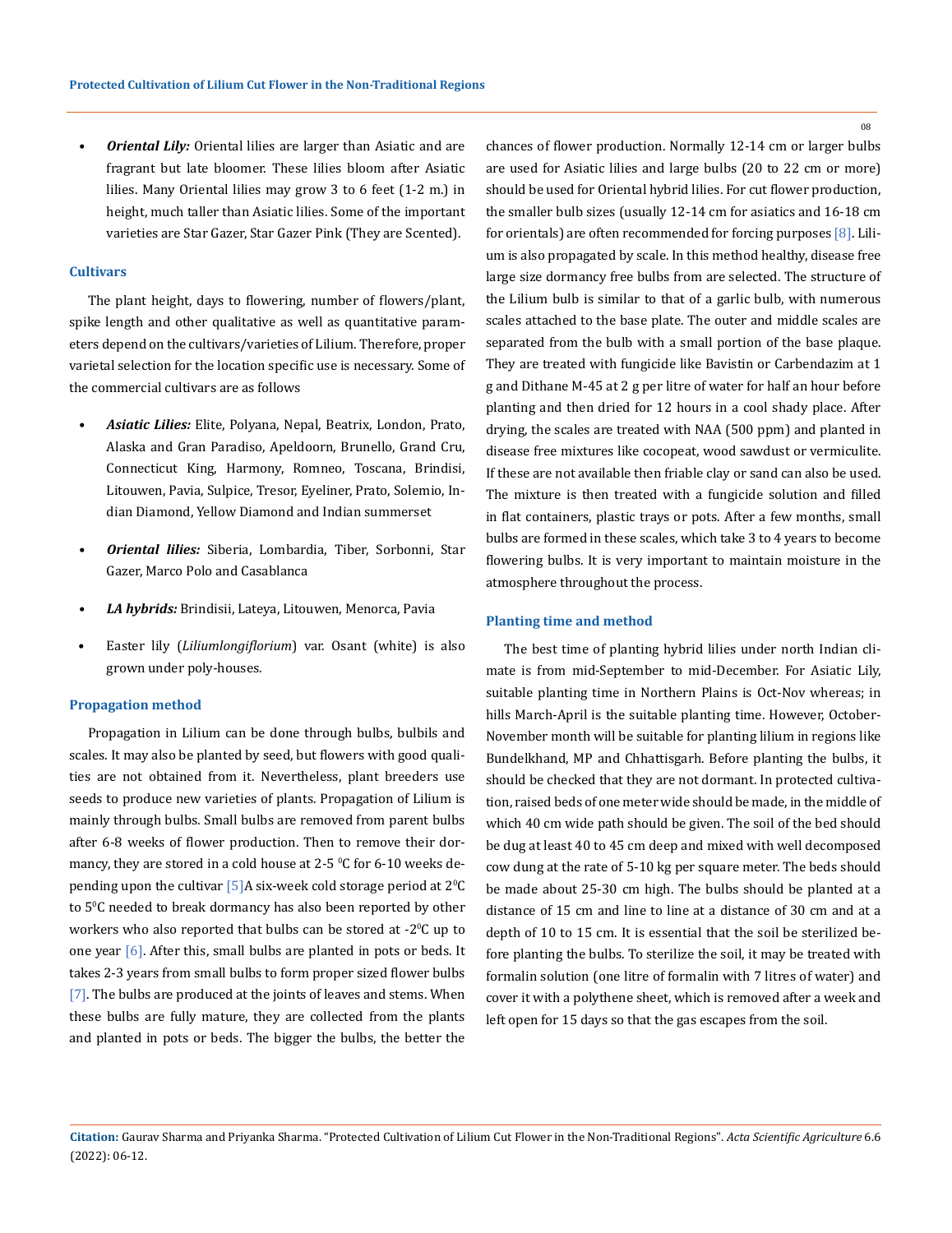#### **Planting depth**

The optimum sized lilium bulbs should be planted at a depth of  $10 - 12$  cm  $\boxed{9}$  Planting depth varies according to the size of the bulb. Generally bulb should be planted to the depth of three times more than the diameter of the bulb. Sufficient soil on top of the bulb is necessary in which the stem roots can develop. When planted at a shallow depth, stem root development is not proper and therefore will affect the flower yield and quality.

#### **Planting density**

Planting density depends on the cultivar, bulb size and time of the year, with a range of 25-60 bulbs/ $m^2$  [10]. Some of the commonly used planting distance with bulb size and density taken commercially are as below (Table 3).

| <b>Bulb Size (cm)</b> | <b>Planting distance</b> | Number of    |
|-----------------------|--------------------------|--------------|
|                       | (cm)                     | Bulbs/ $m^2$ |
| $8 - 10$              | 15 x 15                  | 49           |
| $10 - 12$             | $16 \times 15$           | 42           |
| $12 - 14$             | $16 \times 18$           | 36           |
| 14 - 16               | $16 \times 18$           | 36           |

**Table 3:** Optimum bulb size and planting density in lilium [9].

## **Soil mixture**

Light and well-drained soil is good. The values of soil pH between 6.0-7.0 (Asiatic and Longiflorum hybrids) and 5.5 to 6.5 for the oriental hybrids are considered to be the best**.** For successful flower production, soil preparation should be done in such a way that the network of roots can easily establish and make the plants strong. It can also hold water as per the requirement and also has the ability to hold moisture and food items. But there is a fear of rotting of bulbs in the soil. Cocopeat can also be used as growing medium for cultivation in polyhouses. In the growing mixture used to grow the crop, proper drainage arrangement is also very important; otherwise the roots of the plants may rot. A good mix can be made by mixing sand, peat or perlite with soil. A mixture of soil, cow dung and sand (2:1:1) can also be prepared and used.

#### **Environmental parameters**

Controlled environment is essential for commercial cultivation in the non-traditional areas; hence the emphasis is on protected cultivation of Lilium. It should not be grown in direct sunlight. Light is a very important factor for lily cultivation. It should be grown in a shady place, otherwise the plants remain small. Use of shade net of 50 to 75% for shade is beneficial. 2000 to 3000 candle feet light is required for best flower production. High light intensity in summer reduces the stem length and therefore 50% shade nets are recommended to cover the crop  $[11]$ . Low light intensity in winter leads to flower abortion and abscission whereas additional/ Supplementary lighting during winter increases yield, stem sturdiness and quality of flowers [12]. When there is more light, the length of the flower stalks does not increase relatively, which adversely affects the quality of flowers. Initial temperature of 12 to13°C (until stem roots have developed). Asiatic hybrids grow well at 21 to 22°C (day temperature of) and 14 to 15°C (night temperature). However, it can also grow at day temperature upto 25ºC and night temperature upto  $8$  to  $10^{\circ}$  C. In oriental hybrids, the optimum temperature during day is 20 to 22 °C and during night is 15 to 17 °C. It can tolerate a temperature of upto 25 $^{\rm o}$  C. However, the bud drop and yellowing of foliage occur if temperature lowers down below 15° C. In Longiflorum hybrids, the acceptable day temperature is  $24^{\circ}$ C whereas night temperature is upto  $14^{\circ}$ C [13]. About 60 to 75% humidity is required to get good quality flowers. It is also necessary that the amount of carbon dioxide is higher in the protected area than outside. It is necessary to maintain favorable temperature and light and adequate moisture for successful flower production. Other important parameters required for quality cut flower production under protected cultivation are Co $_2$  concentration of about 800-1000  $^\circ$ ppm (about 2000ppm for Longiflorum hybrids) [14].

#### **Water management**

Irrigation should be done on the basis of season and temperature. Before planting bulbs in the beds, irrigation should be done and after that light irrigation should be done. Since the stem roots of the lilium develop in the upper part of the soil, moisture should be maintained in the top 30 cm layer of the soil. It should be noted that the water should not stagnate but the moisture should remain. There should be proper drainage system. Drip irrigation system is installed for providing irrigation. The lateral has the dripper 20 cm apart and placed away from the plant to avoid rotting. As the stem roots develop in the top layer, it must be kept constantly moist. Water requirement in summer is about 6 to 8  $\frac{\text{lit}}{\text{m}^2/\text{day}}$  whereas, water requirement in other season is about 4 to 5  $\frac{\text{lit}}{\text{m}^2/\text{day}}$  [14]. For the first two weeks irrigation is done only by using water can or shower. Third week onwards it is recommended to use drip for

**Citation:** Gaurav Sharma and Priyanka Sharma. "Protected Cultivation of Lilium Cut Flower in the Non-Traditional Regions". *Acta Scientific Agriculture* 6.6 (2022): 06-12.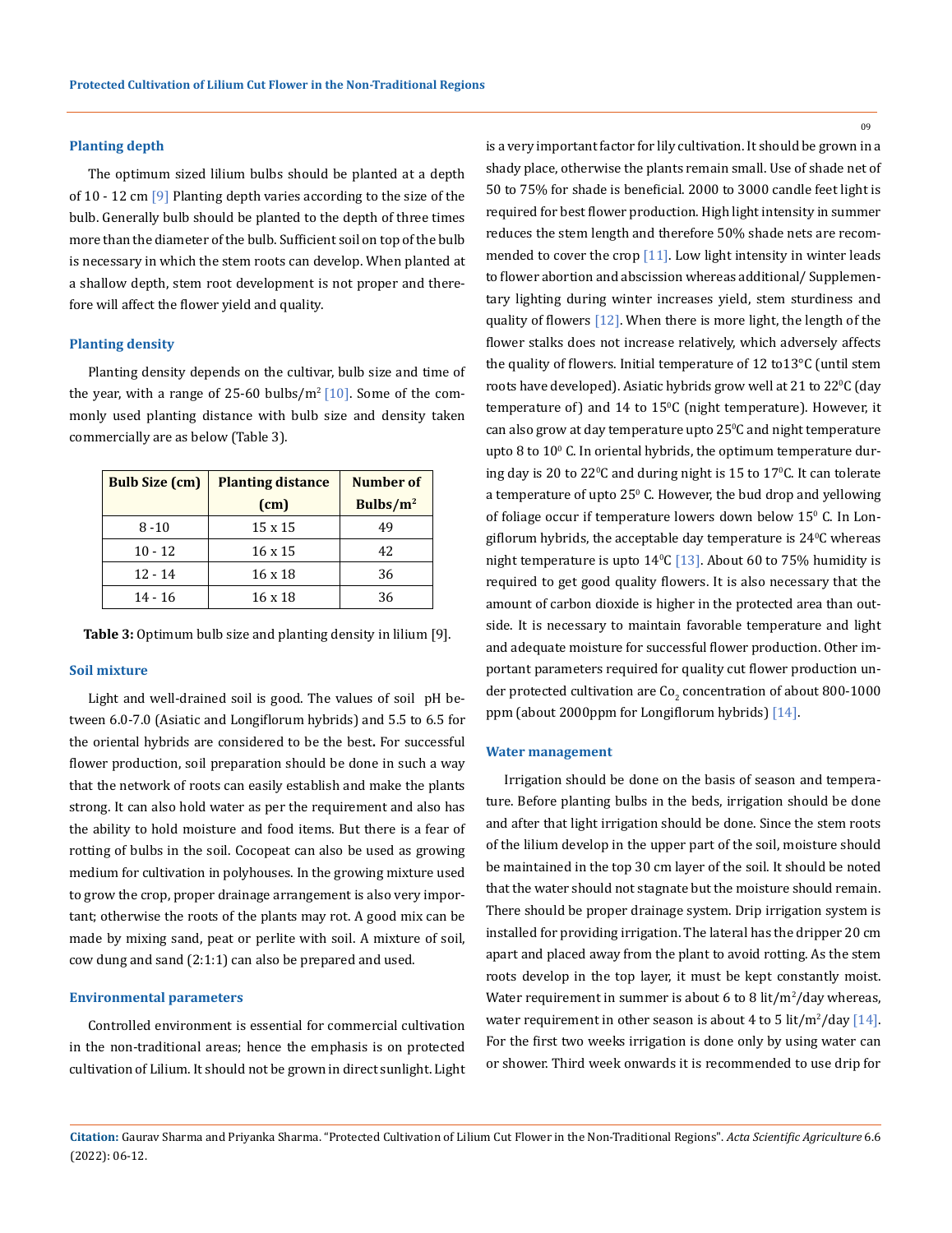irrigation. Furthermore, the EC of irrigation water should be < 0.5 mS/cm and about 200 ppm Chlorine level of irrigation water [14].

## **Nutrient management**

Plants require liquid feeding or use of controlled released fertilizers. Since lilium is a bulbous crop, most of its nutrients are already present in the bulb itself. Especially in the first three weeks when the rooting takes place, no additional fertilizers are required. Good root development is important at this stage. It is advisable to apply  $12:61:00@$   $2kg/100m<sup>2</sup>$  at least one week before plantation. It is a very salt sensitive crop and therefore care should be taken with applying fertilizers. If nutrient is not applied as fertigation, the fertilizer dose applied after three weeks of plantation is Calcium Nitrate  $@1$  kg/100m<sup>2</sup> and after six weeks of plantation Potassium nitrate @ 1 kg/100m<sup>2</sup> is applied  $[6,9]$  If plants are not strong enough during growing period due to Nitrogen deficiency then a top dressing of Ammonium Nitrate@ 1 kg/100 m<sup>2</sup> can be applied up to three weeks before harvesting. Different fertigation doses for Asiatic and oriental lilies has been given in table 4.

| <b>Fertigation doses</b> | Quantity (g/m <sup>2</sup> /week) |                 |  |
|--------------------------|-----------------------------------|-----------------|--|
|                          | <b>Asiatic</b>                    | <b>Oriental</b> |  |
| Calcium Nitrate          | 2.5                               | 2.5             |  |
| 19:19:19                 | 0.5                               | 0.5             |  |
| Potassium Nitrate        | 2.2.                              | 2.3             |  |
| Micronutrient mix-       | 1.2.                              | 1.2.            |  |
| ture                     |                                   |                 |  |

**Table 4:** Fertigation doses in lilium.

## **Staking**

Lilium plants need support because their roots are not strong and the flower stems will remain straight. The need is further increased when the heads of large flowers become heavy and the branches are unable to support their weight. Bamboo sticks and twine are used for support. Apart from this, nylon or plastic nets are also used. As the plants grow, the height of the nets is also increased. A net of 4 to 6 inches width of nylon is used.

## **Diseases and their control**

The important diseases, their symptoms and control measures (Table 5) have been presented as below:

|                  |                                | 10                     |
|------------------|--------------------------------|------------------------|
| <b>Diseases</b>  | <b>Symptoms</b>                | <b>Control Measure</b> |
| Penicillium      | Occurs during during bulb      | Storing bulbs at       |
|                  | storage. The rotting spots     | the recommended        |
|                  | are white and later on with    | temp. Removing         |
|                  | fluffy bluish green fungus on  | the infected scales    |
|                  | the scales. These bulbs will   | as early as pos-       |
|                  | produce plants with retarded   | sible.                 |
|                  | growth.                        |                        |
| <b>Bulbs</b> and | Brown spots are observed on    | Soil drenching         |
| Scale rot        | the bulb top and sides. The    | with Carben-           |
|                  | bulbs will start rotting. The  | dazim @ 1g/L or        |
|                  | plants will have pale foliage  | Difenoconazole @       |
|                  | and retarded growth.           | 0.5ml/L                |
| Fusarium         | Yellowing of the lower leaves  | Soil disinfection      |
|                  | which later on turn brown      | with fungicides.       |
|                  | and then to orange to dark     | Maintaining the        |
|                  | brown spots on the stems.      | recommended            |
|                  |                                | green house temp       |
|                  |                                | and humidity.          |
| Phytoph-         | The leaves will start turn-    | Soil disinfection.     |
| thora            | ing yellow. Wilting of foliage | Soil should have       |
|                  | will take place. Stem base     | optimum moisture       |
|                  | will become dark brown and     | with proper drain-     |
|                  | this will continue upwards.    | age. Maintaining       |
|                  | Plants will have retarded      | the soil temp.         |
|                  | growth.                        |                        |
| <b>Botrytis</b>  | Dark brown spots occur on      | Irrigation in the      |
|                  | foliage. Bud starts rotting    | morning hours          |
|                  | and deformed. Flowers have     | should be done.        |
|                  | grey, watery andround spots.   | Spraying with fun-     |
|                  |                                | gicides vizcaptaf      |
|                  |                                | @ 2g +Bavistin @       |
|                  |                                | 2g/Lor Bavistin        |
|                  |                                | @2g+Dithane            |
|                  |                                | M45 @ 2g/L.            |

**Table 5**: Disease management in lilium.

**Source:** adapted from CCARI, 2010; [16].

## **Pests and their control**

Some of the common pests and their control are as follows

**Citation:** Gaurav Sharma and Priyanka Sharma. "Protected Cultivation of Lilium Cut Flower in the Non-Traditional Regions". *Acta Scientific Agriculture* 6.6 (2022): 06-12.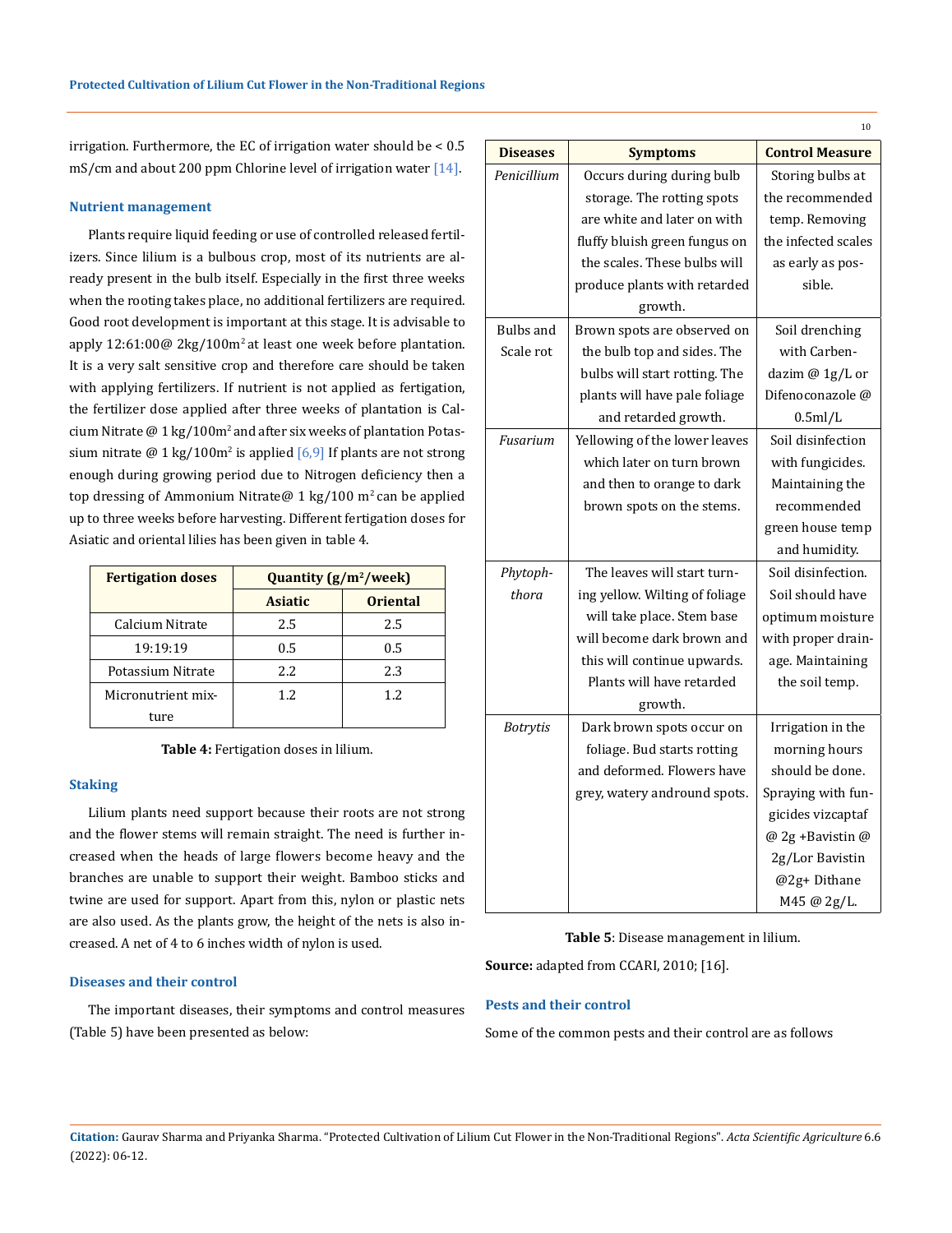- *• Aphids:* Applying Imidacloprid 17.8 % SL @ 1 ml/L or Dimethoate 30 EC @ 2 ml/L.
- *Mites:* Spraying Wettable sulphur @ 1.5 g/L or Abamectin @ 0.4 ml/L or Propargite @ 2 ml/L.
- *• Thrips:* Spraying Methyl demeton 25EC @ 2 ml/ or Dimethoate 30EC @ 2ml/L.

## **Disorders**

The most common disorders in Lililum are as follows

- *• Leaf scorch:* Due to deficiency of Mn/Al at overdose of nitrate level
- *• Bud blast:* It is due to storage of water at top of plant, competition for nutrients, fluctuating carbohydrate level, low light intensity and high nitrate level.
- *• Puffy foliage:* It is due to frost injury and stunting of plants.

#### **Harvesting and postharvest handling**

The knowledge of the right stage and time of plucking flowers is very important for the flower grower. Flowers are ready for harvesting between 90-120 days after planting [9]. It is best to cut flowers in the morning. As soon as the color starts to develop in the first bud, the flower stalk should be cut 8-10 cm above from the ground [14]. The top should be cut with a sharp knife or scissors. After cutting the flower stems, immediately put them in clean cold water so that they remain fresh for a long time. Unnecessary leaves in the stalk should also be removed before sending them for sale in the market, so that the process of transpiration can be kept fresh for a long time by minimizing the process of transpiration. Asiatic hybrids take 8-10 weeks, while Orientals 14-16 weeks from planting to harvesting. During bunching, remove 10 cm of foliage from the end of the stems and subsequently sleeve the flowers. Immediately after bunching, the cut flowers should be placed in cold water in cold storage room at  $2^{\circ}$ C to  $3^{\circ}$ C. It is suggested to add  $2\%$  sucrose and 100ppm GA3 as a preservative agent to water to improve vase life of flower  $[14]$ . When dispatching lily flowers use only perforated boxes to maintain a proper temperature during transport. They are pulsed with 0.2 mM STS + 10% sucrose for 24 hr.

#### **Yield and grading**

The average yield varies from 30 - 40 flower stems/m<sup>2</sup> [15]. They are graded on the basis of length of stem and number of buds per stem. Good quality flower stems which do not have any marks or outbreak of insect disease are sold in the market at a good price.

## **Digging and storage of bulbs**

After the flowers bloom, the leaves turn yellow, and then the bulbs are removed. Irrigation is stopped about 2 weeks before the bulbs are harvested. Leaves are removed and bulbs cleaned. Bruised and small bulbs should be sorted, otherwise there is a possibility of rotting in the go down. To prevent rot, keep them immersed for half an hour in a solution of 0.2% Bavistin or 0.2% Captan. After drying it in the shade, the bulbs are stored by making layers on cocopeat or wood sawdust in a light wooden or paper box. The layer should have the right amount of moisture so that the bulbs do not rot or dry out. They should be stored in cool places  $(2-3 °C)$ . Lilium bulbs are dormant when they are harvested, due to which they do not germinate in spite of the right environment. The dormancy of Asiatic hybrid lilies can be removed by storing bulbs at 2 to 4 °C for 5 to 6 weeks and Oriental bulbs at 1 to 2 °C for 6 to 8 weeks.

## **Conclusion**

With the increase in liking and demand of lilium cut flowers, its commercial cultivation is on the rise. For higher and quality yield and also for production in non-traditional regions it is being cultivated under protected cultivation. The yield depends on various factors such as varieties, planting time, space, water, nutrient and insect pest disease management as well as post-harvest handling. Proper varietal selection for the location specific use for Asiatic Lilies, Oriental lilies, LA hybrid and Easter lily grown under polyhouses is important. Propagation in Lilium can be done through bulbs, bulbils and scales. The best time of planting hybrid lilies under north Indian climate is from mid-September to mid-December whereas, the lilium bulbs should be planted at a depth of 10 - 12 cm. Planting density depends on the cultivar, bulb size and time of the year, with a range of 25-60 bulbs/m<sup>2</sup> . Water requirement in summer is about 6 to 8 lit/m<sup>2</sup>/day whereas, water requirement in other season is about 4 to 5 lit  $m^2/d$ ay. Lilium plants need support because their roots are not strong and the flower stems will remain straight. Flowers are ready for harvesting between 90- 120 days after planting. Based on the recommended package and practices, the lilum cultivation can be taken up in new areas after proper validation of these technologies.

**Citation:** Gaurav Sharma and Priyanka Sharma. "Protected Cultivation of Lilium Cut Flower in the Non-Traditional Regions". *Acta Scientific Agriculture* 6.6 (2022): 06-12.